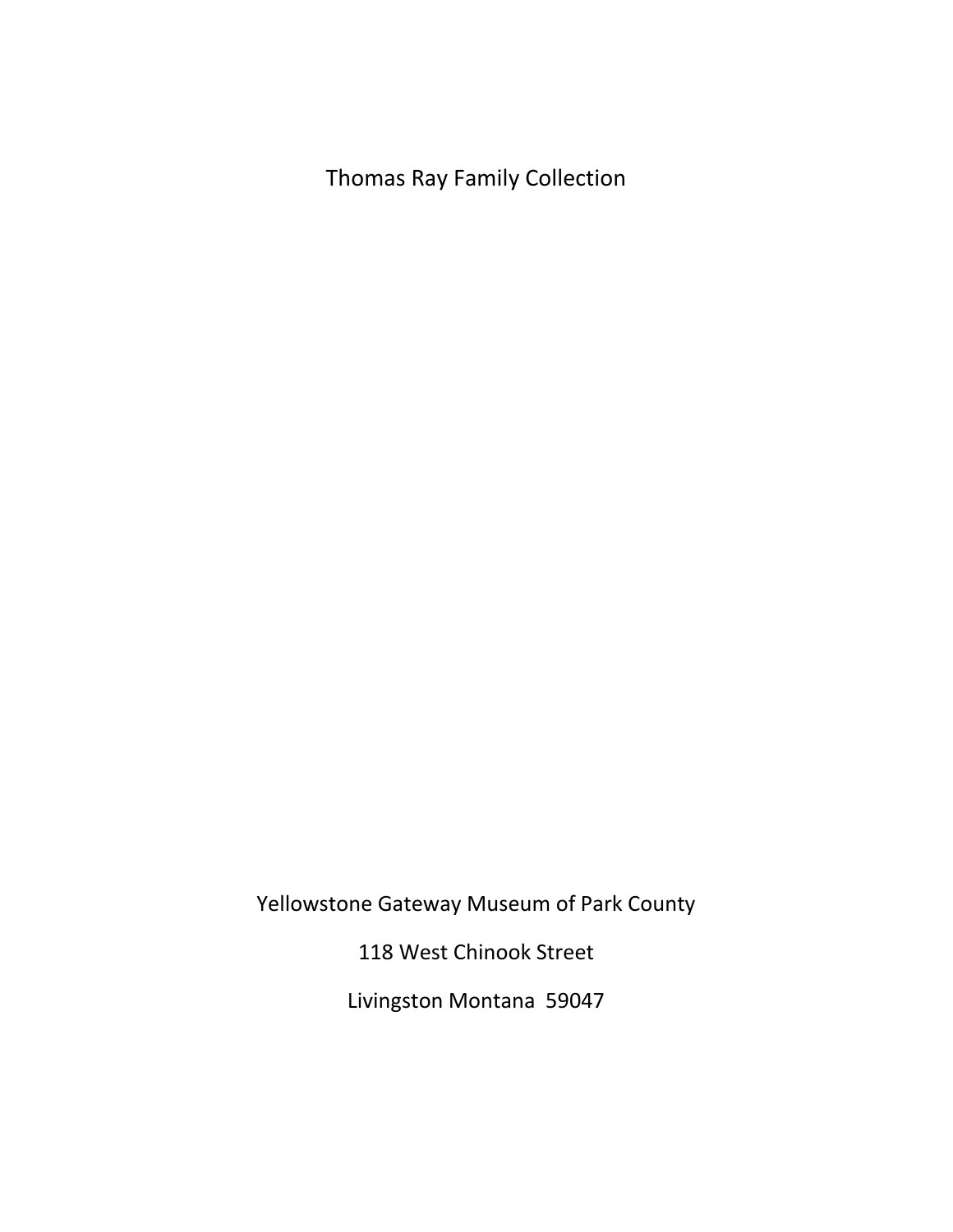# Guide to Tommy Ray Family Collection 1887-1941

# Overview of the Collection

**Creators:** Tommy Ray

Francis Ray Celia Ray Margaret Ray Joseph Ray James Miles Ray Katherine Ray Ben F. Dixon

**Title:** Tommy Ray Family Collection

**Dates:** 1987-1941 Inclusive

**Quantity:** 2 Linear Feet (1 Bankers Sized Box, One .5 Linear Ft Box, 2 Oversized Documents, 1 Photo Album)

**Collection No.:** YGM 2001.004

**Repository:** Yellowstone Gateway Museum 118 W. Chinook St. Livingston, MT 59047 (406)222-4184 museum@parkcounty.org [www.yellowstonegatewaymuseum.org](http://www.yellowstonegatewaymuseum.org/)

**Prepared by:** Anneliese Warhank, July 2012

**Languages:** Collection materials are in English and French.

#### **Provenance:**

Donated to Yellowstone Gateway Museum by Dorothy Hunt. Ms. Hunt has no relation to the family and found the collection in her house, the former house of Celia Ray. Ms. Ray donated the house and its contents to the church after her death.

#### **Biographical Note:**

Sergeant Thomas "Tommy" Ray was the first soldier from Livingston, MT to be killed in action during the First World War on September 12, 1918 while fighting with Company M of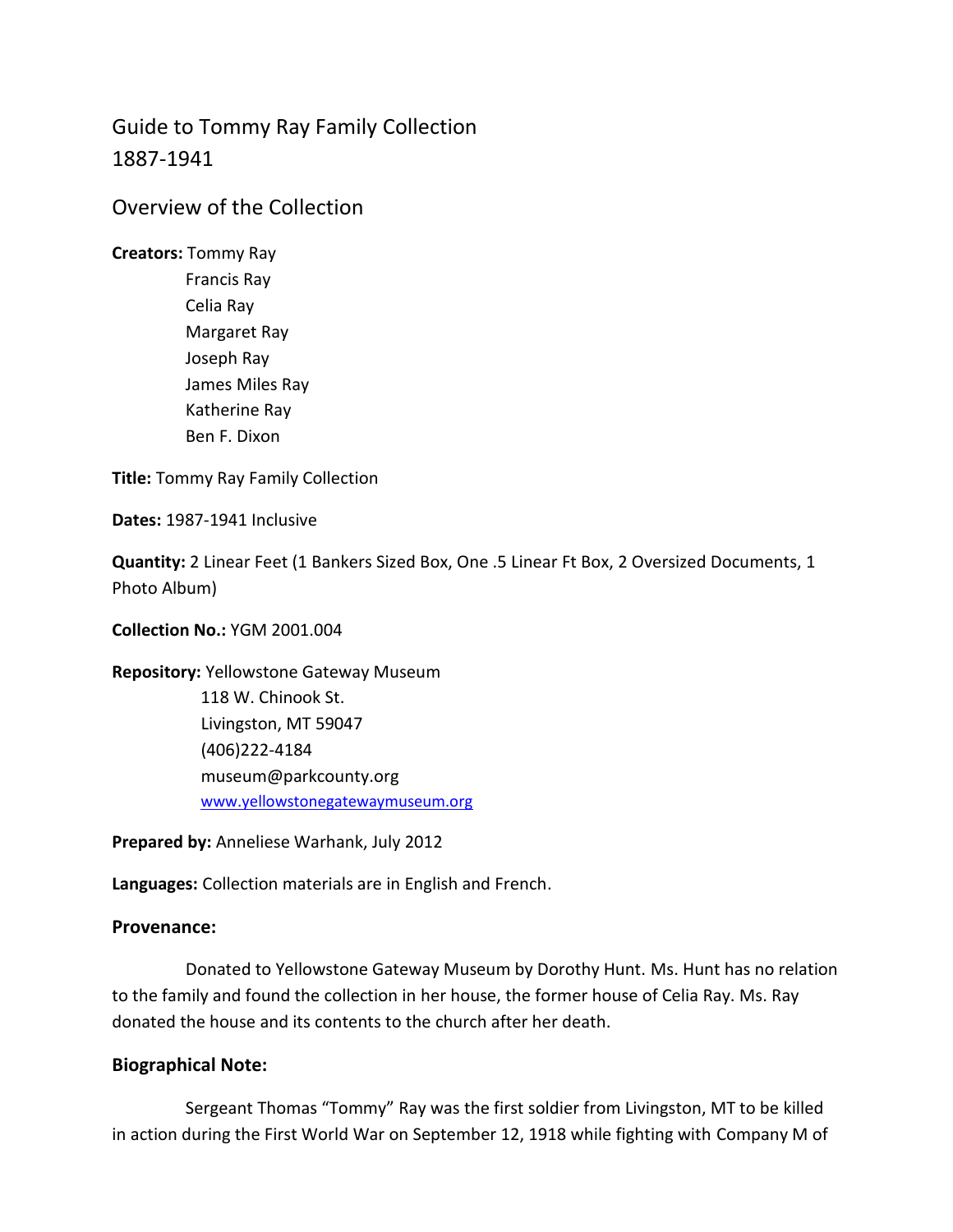the 9<sup>th</sup> Infantry, 2<sup>nd</sup> Division. Tommy had volunteer to fight in the trenches, an extremely dangerous position to take in the war, and died "while going over the top" during the first big American drive at St. Mihiel in France. The American Legion Park Post 23 was named after him to honor and withhold his legacy. Tommy's body was originally buried in the American cemetery at Thiacourt, St. Mihiel sector. His body was later returned to Livingston where it was buried in the Mount Calvary Cemetery on August 12, 1921.

Tommy grew up with his six brothers and sisters in Livingston and attended Park County High School where he was active in sports and other high school activities. While his brother Francis also fought in the First World War, he was assigned to serve at a military installation in France and returned home in 1919. Many members of the Ray family remained in the Livingston area following the war as made apparent through their correspondence and family photos.

## **Scope & Content Description:**

Includes correspondence between family on the Home Front and Tommy or Francis during the war; correspondence following the war; various documents including news clippings highlighting Tommy's activities in high school and while fighting overseas; WWI Victory Medals most likely earned by Tommy for his participation in the Battle of Saint-Mihiel; WWI ammunition cartridges; family photographs and negatives, various documents from Tommy's family members including post cards and prayer books; and a large collection of newspapers highlighting pre-Second World War events both in the U.S. and overseas.

# Use of Collection

#### **Restriction on Access:** none.

**Preferred Citation:** Yellowstone Gateway Museum Permanent Collection, [collection name], [collection number], [item description]

#### **Administrative Notes**

The Collection is divided into five series. I. Correspondence, II. Miscellany, III. Photographs, IV. Objects, and V. Oversized Documents.

Original collector of items: Celia Ray

#### **Processing Notes**

Original order was preserved in regards to newspapers. All other material was placed in chronological order according to creator.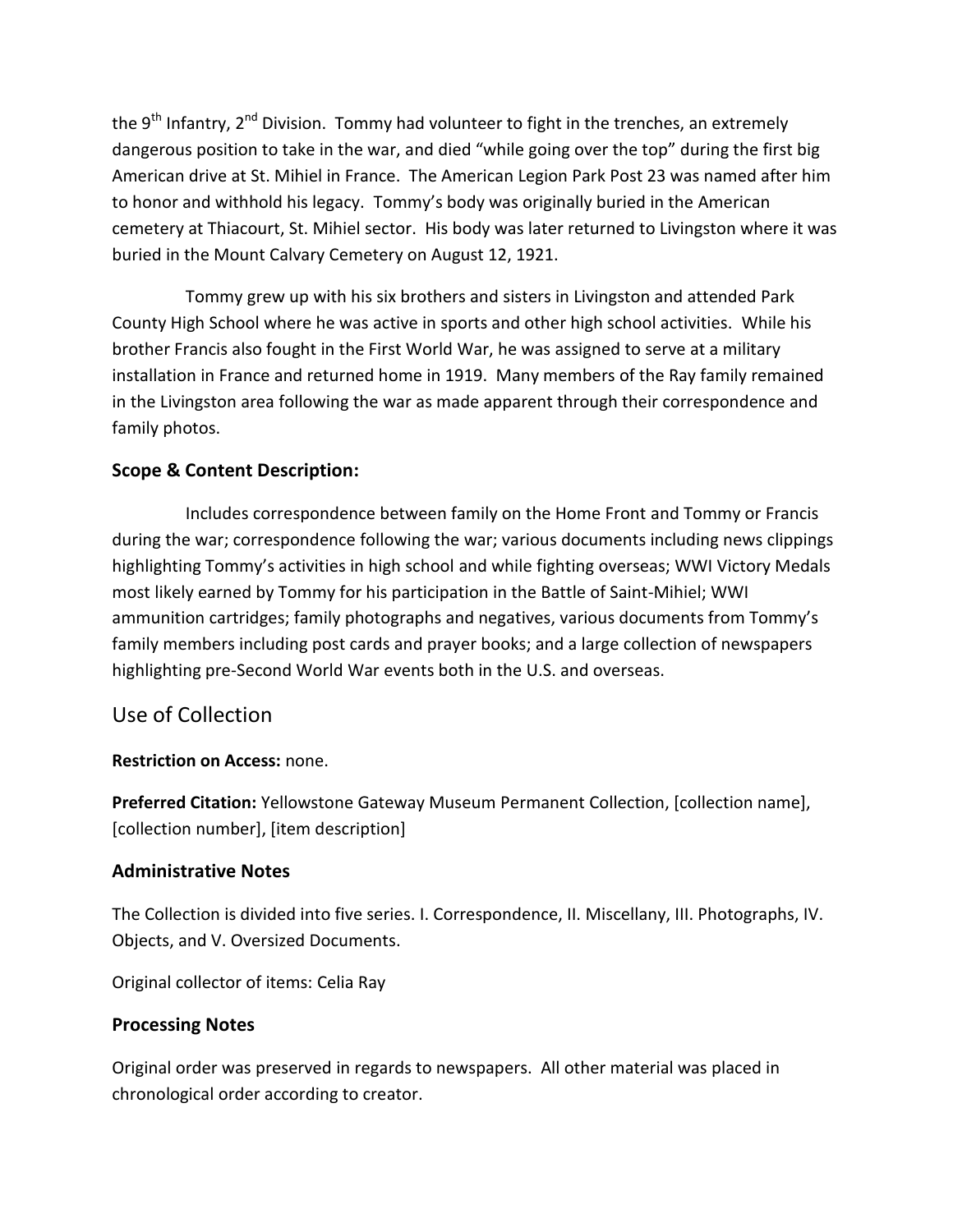## Container List

Box 1

- Correspondence
- YGM Fonds Folder Number
- YGM 2001.004.0001 Tommy Letters to Family during War 1917-1918; Government Correspondence to Family after Death – 1918-1930 YGM 2001.004.0002 Francis – Letters to Family during War -1918-1919 YGM 2001.004.0003 Ray Family – General Correspondence - 1902-1938 YGM 2001.004.0004 Ray Family - Traveling Correspondence – ca. 1910s-1940s Miscellany YGM 2001.004.0005 Tommy – High School and Local News Articles on Tommy – 1916-1918; Transportation Body Order, 1918; Miscellaneous Item YGM 2001.004.0006 Francis – Event Programs, Rations Book, News Clipping – 1918; Government Issued Items YGM 2001.004.0007 Ray Family – Miscellaneous Documents including dance cards, report cards, journals, notebooks and family tree 1887-1908 YGM 2001.004.0008 Ray Family #2 – Miscellaneous Documents including dance cards and military related documents, 1908-1941 YGM 2001.004.0009 Prayer Books – 1911-1937 YGM 2001.004.0010 Other Documents – including 2 1929 High School Graduation Invitations, 1929 Wedding Invitation, Diet Advertisement (n.d.), 1939 Diary Photographs – Includes photographs of Ray family around the house and while on family trips YGM 2001.004.0011 Photos of Tommy YGM 2001.004.0012 Other Photos – Miscellaneous Photos n.d.
- YGM 2001.004.0013 Negatives ca. 1890s
- YGM 2001.004.0014 Negatives ca. 1900s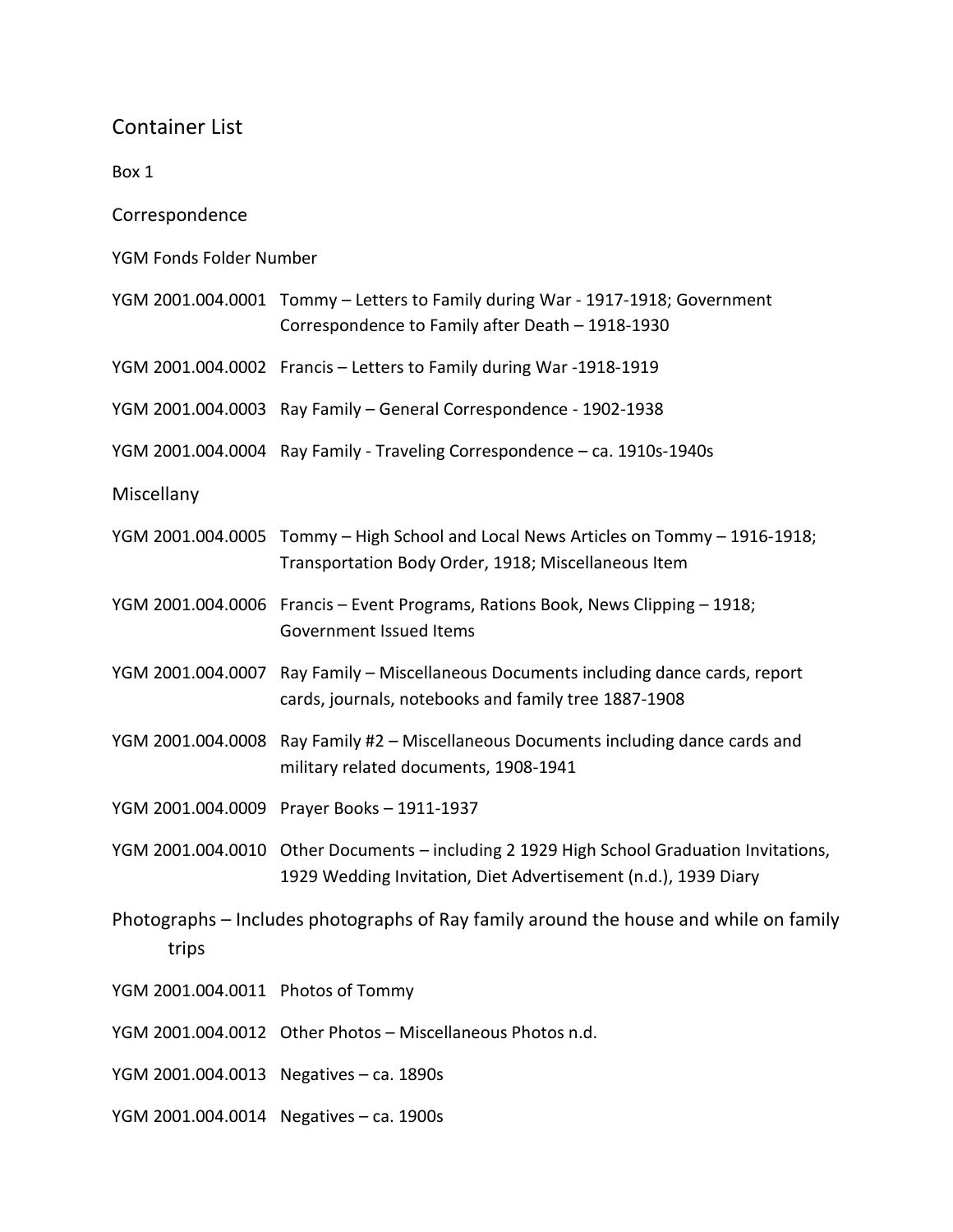- YGM 2001.004.0015 Negatives ca. 1900s
- YGM 2001.004.0016 Negatives ca. 1900s-1910s
- YGM 2001.004.0017 Negatives ca. mid-1910s
- YGM 2001.004.0018 Negatives ca. 1910s-1920s
- YGM 2001.004.0019 Negatives ca. 1920s
- YGM 2001.004.0020 Negatives Envelop States Developed 1922 \*four negatives found in this envelop appear to be ca. 1900s
- YGM 2001.004.0021 Negatives Envelop States Developed 1922
- YGM 2001.004.0022 Negatives Envelop States Developed 1923
- YGM 2001.004.0023 Negatives Envelop States Developed 1928
- YGM 2001.004.0024 Negatives ca. 1930s
- YGM 2001.004.0025 Negatives Envelop States Developed 1932
- YGM 2001.004.0026 Negatives Envelop States Developed 1933

Box 2

YGM 2001.004.0027-37 Newspapers – Montana and Regional Newspapers spanning 1919 to 1941 with articles mainly focusing on domestic and foreign events leading to WWII.

#### **Objects**

Box 3

- YGM 2001.004.0038 Bullet Casings
- YGM 2001.004.0039 Eye Glasses Case
- YGM 2001.004.0040 Flat Piece of Stone
- YGM 2001.004.0041 2 WWI Victory Medals in box with ID slip and pressed plant (ID slip and pressed plant placed in plastic sleeve by museum archivist)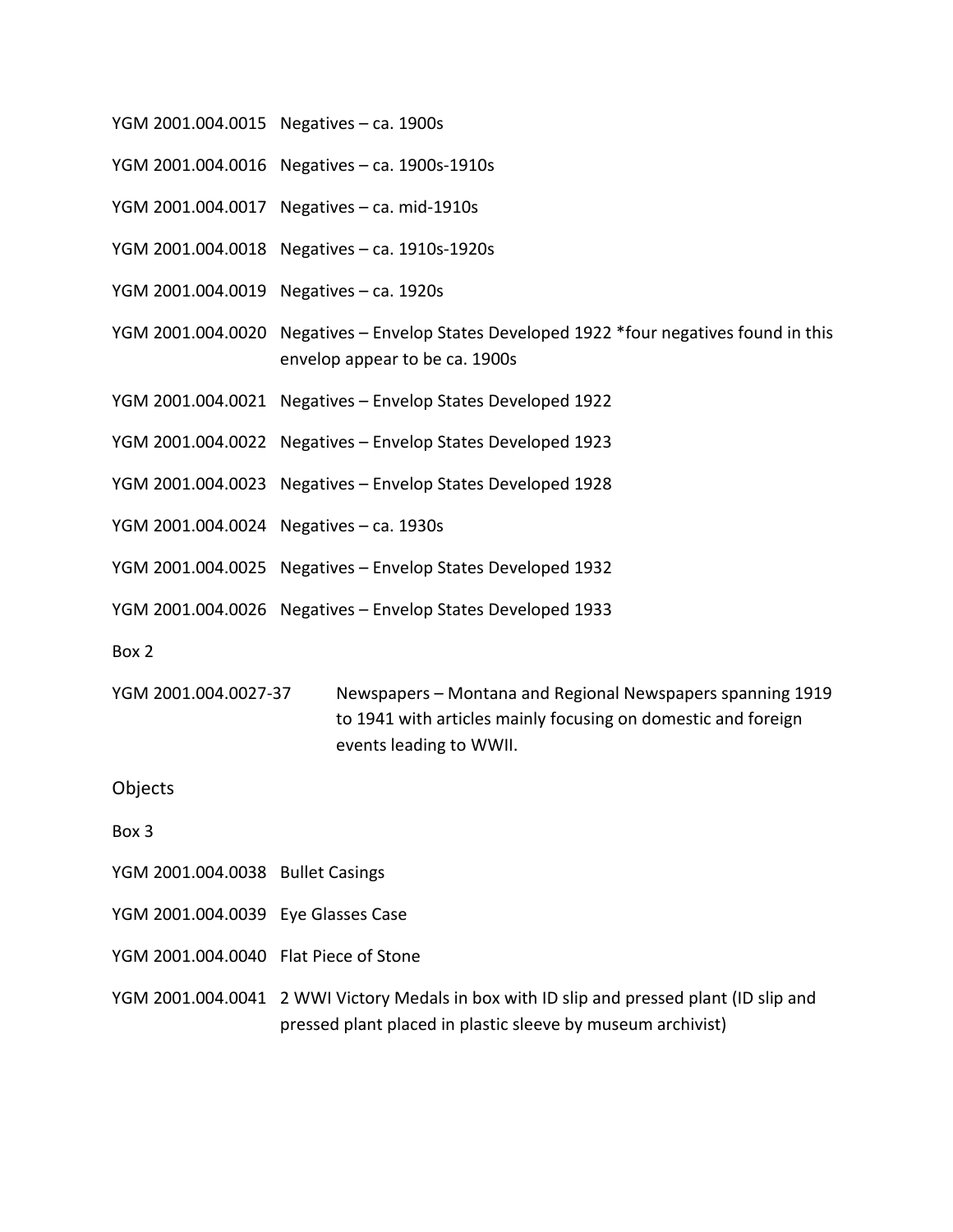Oversized Documents

Box 4

- YGM 2001.004.0042 Photo Album Ray Family Photos ca. 1900s-1920s
- YGM 2001.004.0043 Photo Board Class photo of East Side School ca. 1900s
- YGM 2001.004.0046 Collage

Removed to general Oversized Box 6

YGM 2001.004.0044 Membership Certificates – US Civil Service Commission; Confraternity of the Precious Blood (Stored in Unframed Art Box 3)

Discarded Items

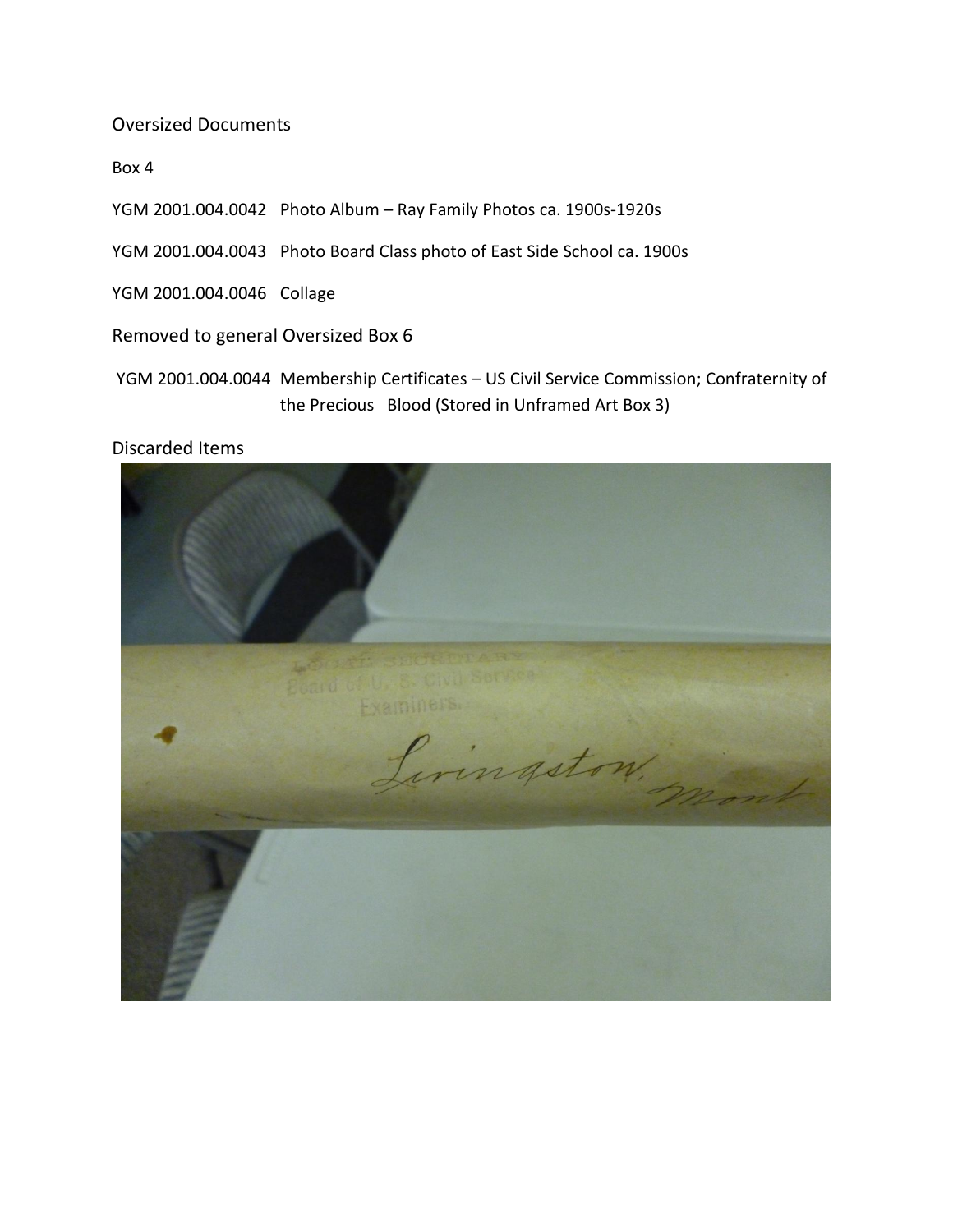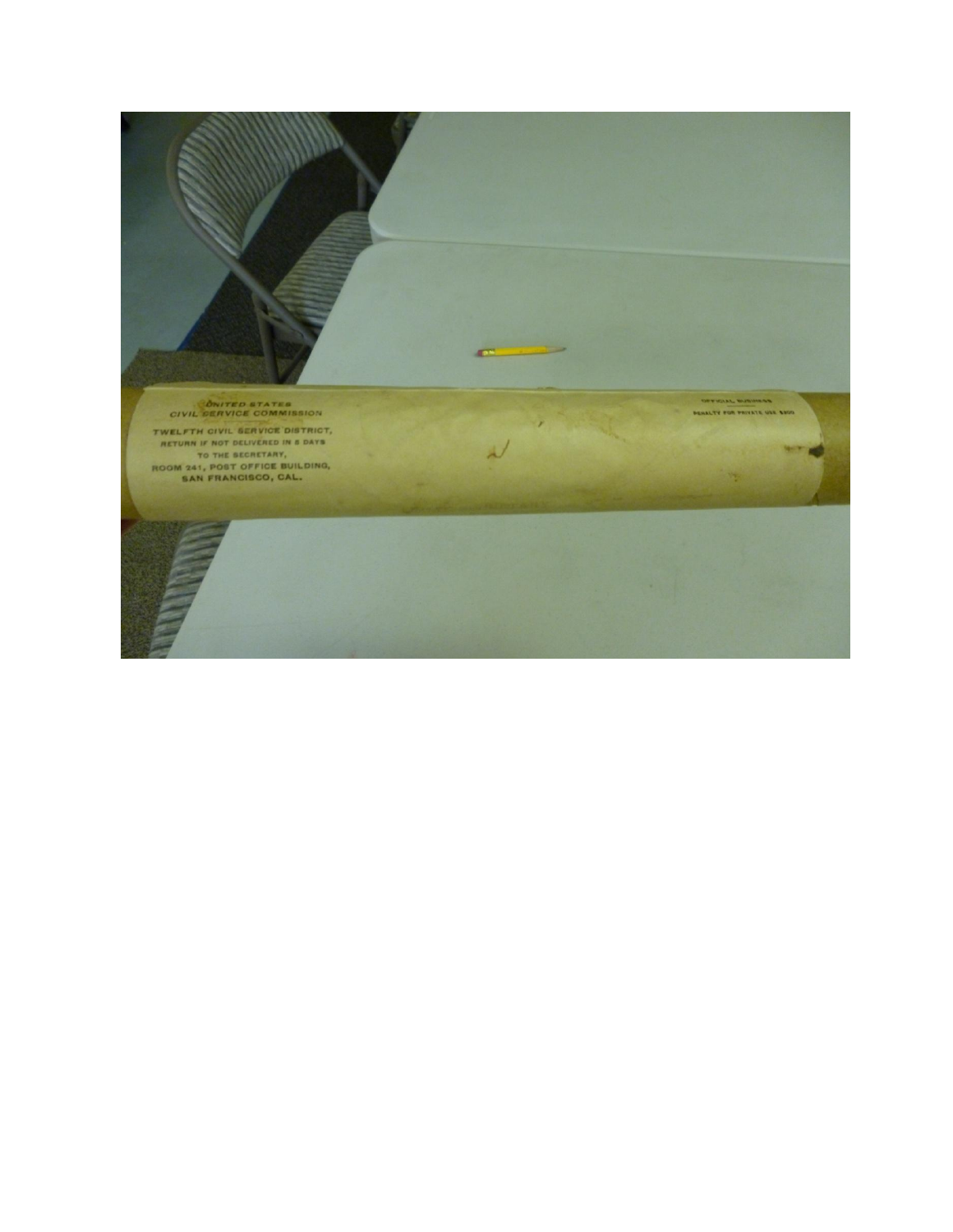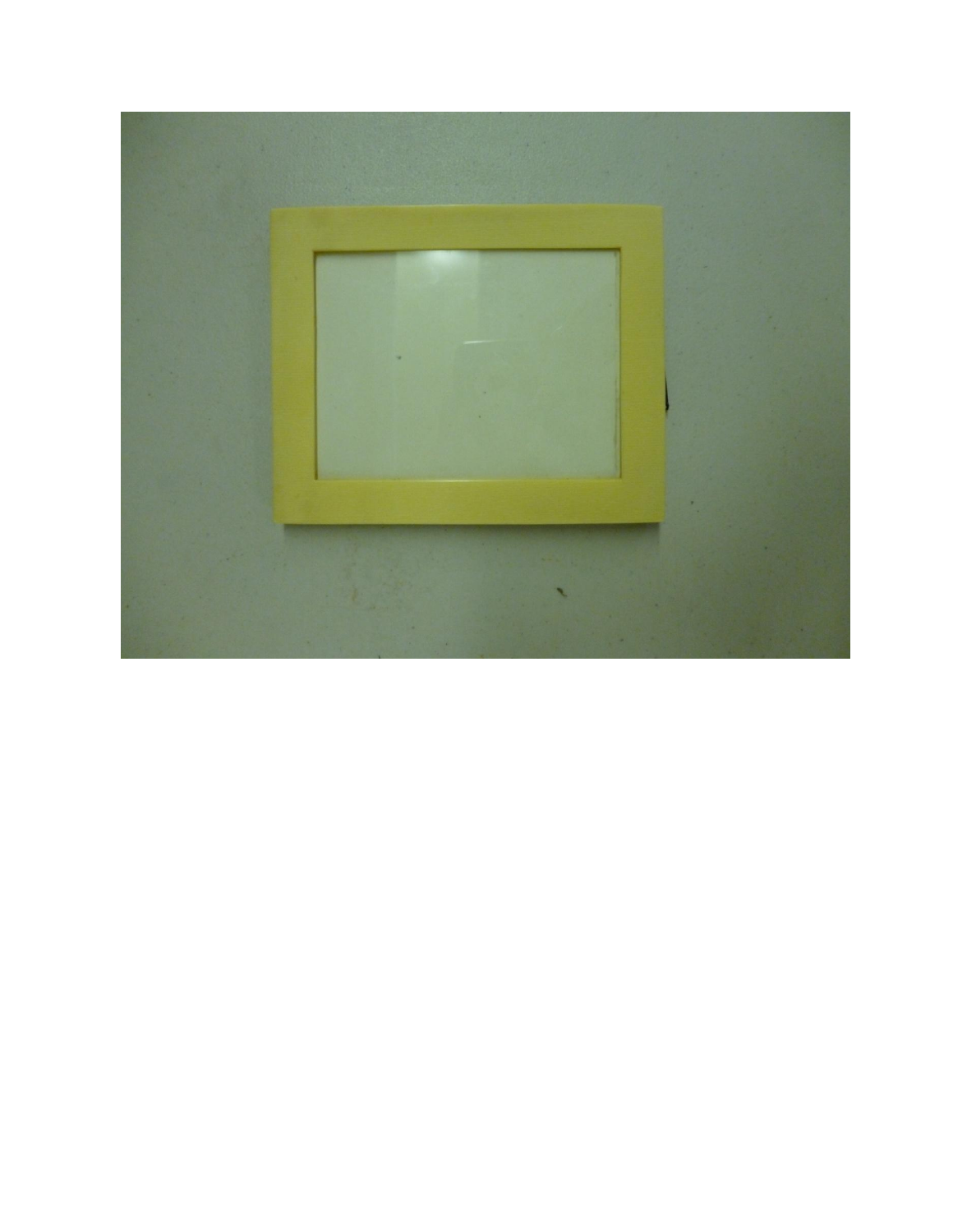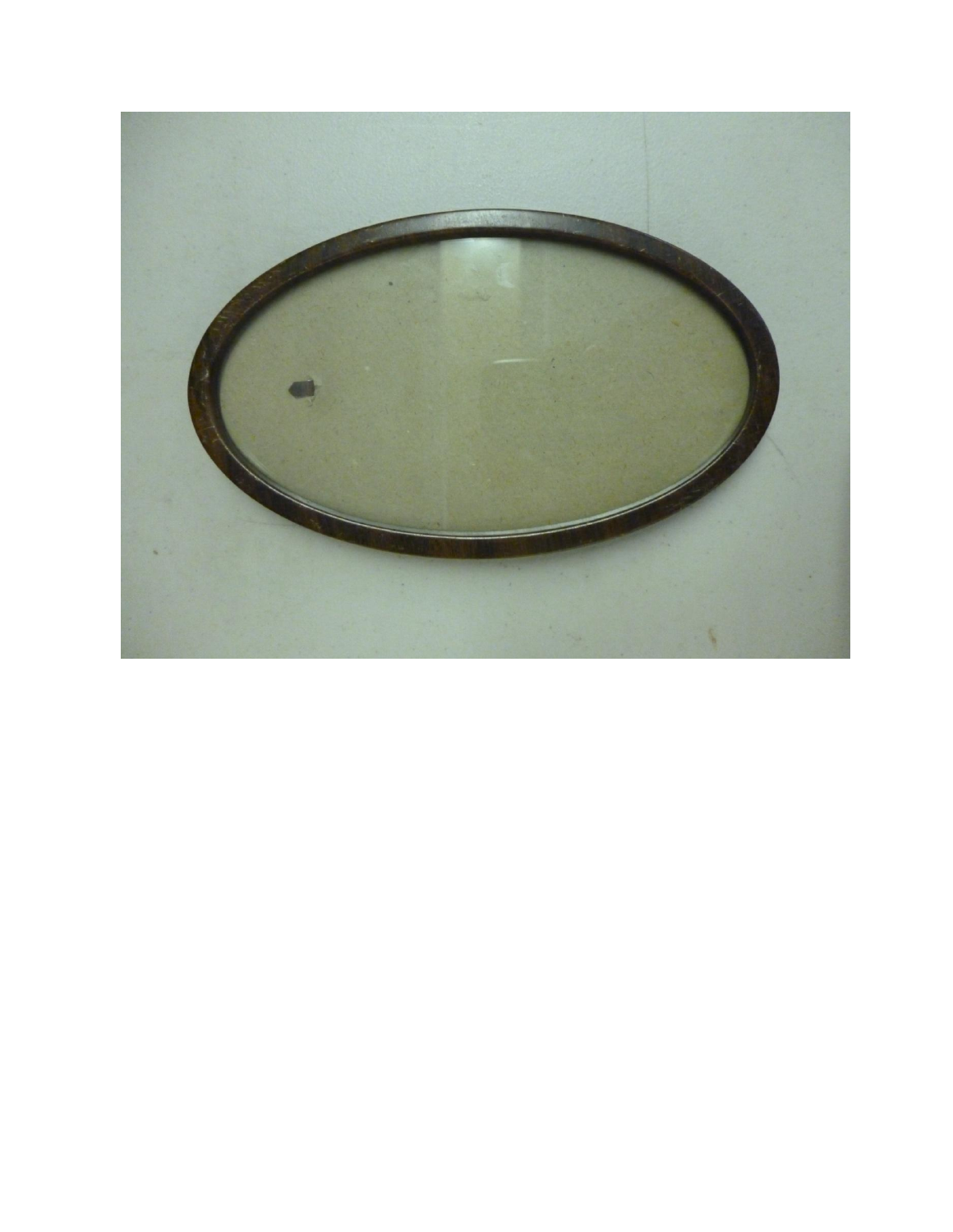